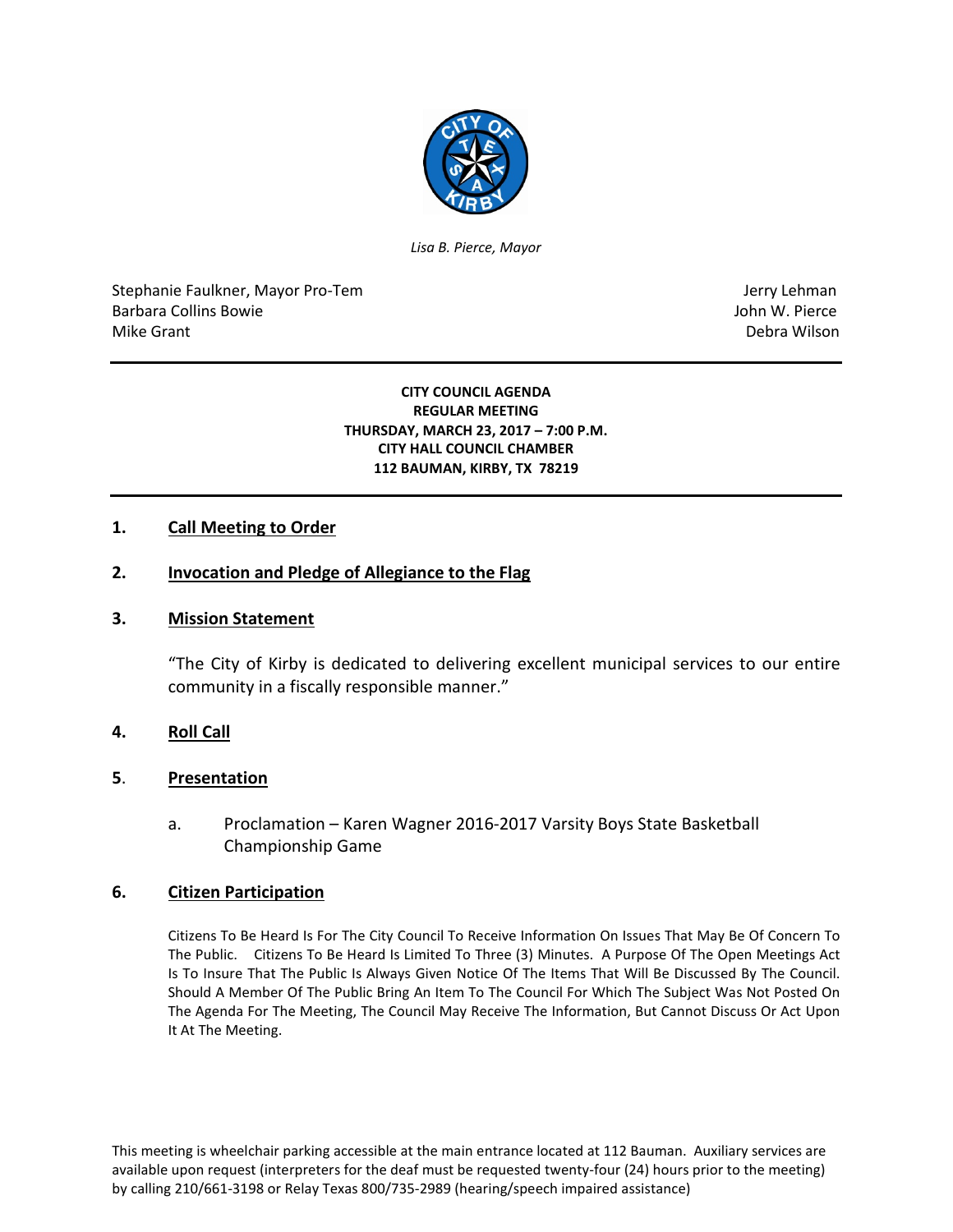# **7. Consent Agenda**

- a. Regular Meeting Minutes March 9, 2017
- b. Approval Of Quarterly Financial Report For Period Ending December 31, 2016
- c. Approval Of Quarterly Investment Report For Period Ending December 31, 2016
- d. Approval Of The Bexar County Election Contract For Election Services For The May 6, 2017 Election, To Include Early Voting

## **8. Public Hearing**

a. A Public Hearing To Hear A Request For Initial Zoning Of 92.8 Acres Of Land Being: (1) A 36.4 Acre Parcel Of Land Along Springfield Road, Buzz Aldrin Drive, Corian Glen Drive, Blue Spruce Drive, And Swann Lane, (2) A 32.3 Acre Parcel Of Land Bordered By Gibbs Sprawl Road On The North And Seguin Road (F.M. 78) on the south and including a portion of Summer Fest Drive, And (3) A 24.1 Acre Parcel Of Land Adjacent To Candlewood Park, Unit 8 On The East And Having A Northern Boundary Along Binz Engleman Road, Said 36.4 Acre Parcel, Said 32.3 Acre Parcel, And Said 24.1 Acre Parcel Being More Particularly Described By Metes And Bounds In City Of San Antonio Ordinance No. 2016-10-06-0770 Passed And Approved On October 6, 2016 (The "Subject Property").

## **9. Discussion And Possible Action**

- a. Discussion And Possible Action To Consider A Request For Initial Zoning Of 92.8 Acres Of Land Being: (1) A 36.4 Acre Parcel Of Land Along Springfield Road, Buzz Aldrin Drive, Corian Glen Drive, Blue Spruce Drive, And Swann Lane, (2) A 32.3 Acre Parcel Of Land Bordered By Gibbs Sprawl Road On The North And Seguin Road (F.M. 78) on the south and including a portion of Summer Fest Drive, And (3) A 24.1 Acre Parcel Of Land Adjacent To Candlewood Park, Unit 8 On The East And Having A Northern Boundary Along Binz Engleman Road, Said 36.4 Acre Parcel, Said 32.3 Acre Parcel, And Said 24.1 Acre Parcel Being More Particularly Described By Metes And Bounds In City Of San Antonio Ordinance No. 2016-10- 06-0770 Passed And Approved On October 6, 2016 (The "Subject Property").
- b. Discussion And Possible Action To Consider Ford Engineering's Proposal On The Coral Mist Alley Sewer
- c. Discussion And Possible Action Regarding The Binz Engleman Road Metropolitan Planning Organization Project
- d. Discussion And Possible Action Regarding The Hike & Bike Trail Metropolitan Planning Organization Project

This meeting is wheelchair parking accessible at the main entrance located at 112 Bauman. Auxiliary services are available upon request (interpreters for the deaf must be requested twenty-four (24) hours prior to the meeting) by calling 210/661-3198 or Relay Texas 800/735-2989 (hearing/speech impaired assistance)